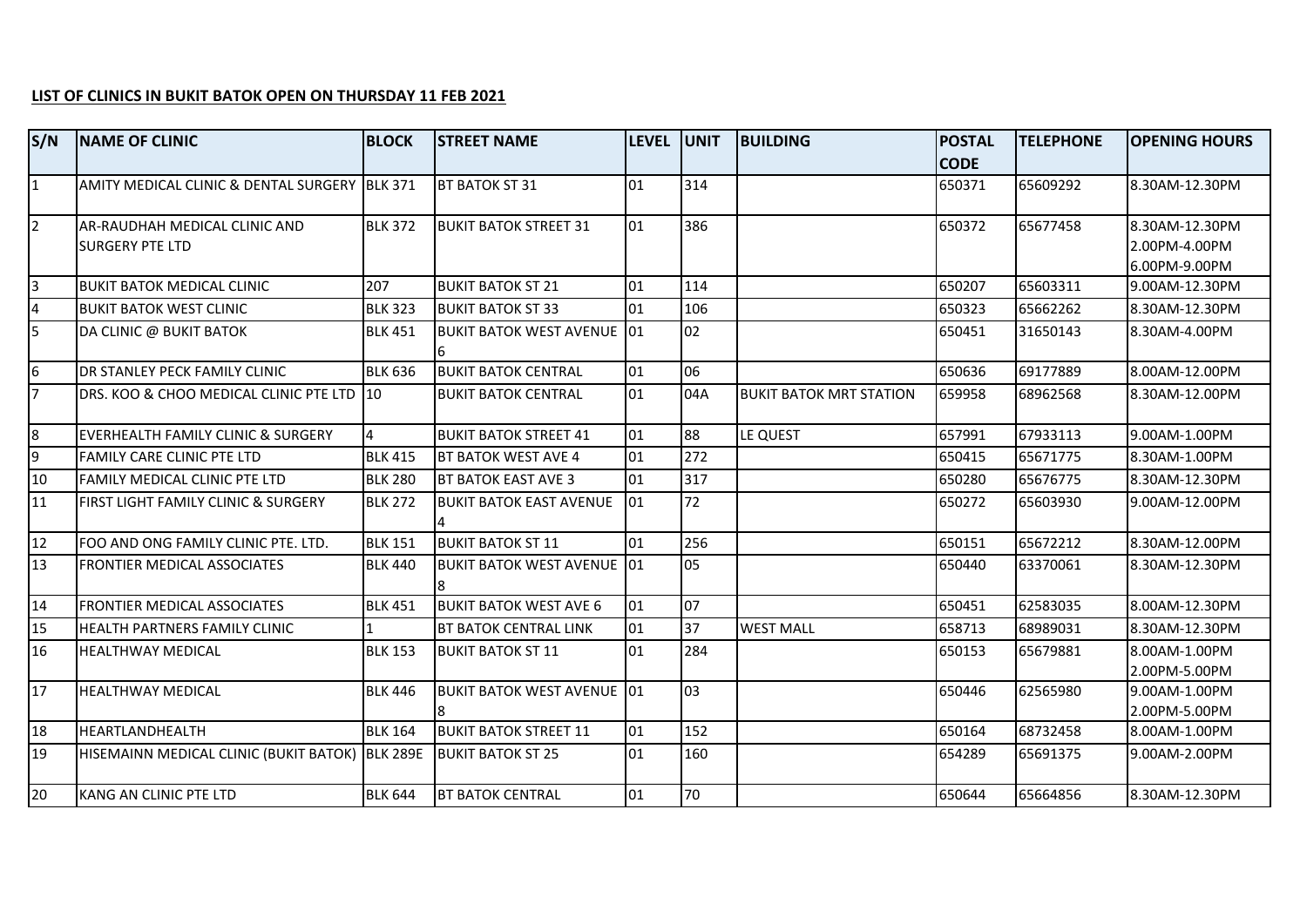| S/N | <b>INAME OF CLINIC</b>                                | <b>BLOCK</b>    | <b>STREET NAME</b>                 | <b>LEVEL</b>    | <b>IUNIT</b> | <b>BUILDING</b>                        | <b>POSTAL</b> | <b>TELEPHONE</b> | <b>OPENING HOURS</b>           |
|-----|-------------------------------------------------------|-----------------|------------------------------------|-----------------|--------------|----------------------------------------|---------------|------------------|--------------------------------|
|     |                                                       |                 |                                    |                 |              |                                        | <b>CODE</b>   |                  |                                |
| 21  | KOH CLINIC & SURGERY                                  | <b>BLK 166</b>  | <b>BUKIT BATOK WEST AVENUE 01</b>  |                 | 250          |                                        | 650166        | 65619938         | 9.00AM-12.30PM                 |
| 22  | <b>ILEE &amp; KOH FAMILY CLINIC</b>                   | <b>BLK 359</b>  | <b>BUKIT BATOK ST 31</b>           | 01              | 389          |                                        | 650359        | 66653323         | 8.30AM-12.30PM                 |
| 23  | LIFELINE NEIGHBOURHOOD MEDICAL CLINIC BLK 280         |                 | <b>BUKIT BATOK EAST AVE 3</b>      | 01              | 333          |                                        | 650280        | 65678316         | 9.00AM-12.00PM                 |
| 24  | MISSION (BUKIT BATOK) MEDICAL CLINIC                  | <b>BLK 395A</b> | <b>BUKIT BATOK WEST AVE 5</b>      | lo <sub>3</sub> | 02           |                                        | 651395        | 65150760         | 8.30AM-12.30PM                 |
| 25  | <b>INEECARE MEDICAL CENTRE</b>                        | <b>BLK 371</b>  | <b>BUKIT BATOK STREET 31</b>       | 01              | 320          |                                        | 650371        | 62557668         | 8.30AM-12.30PM                 |
| 26  | <b>INORTHEAST MEDICAL GROUP</b>                       | 10              | <b>BUKIT BATOK CENTRAL</b>         | 01              | 01           | <b>I</b> BUKIT BATOK MRT STATION       | 659958        | 62661442         | 8.00AM-5.00PM                  |
| 27  | <b>I</b> ONECARE CLINIC BUKIT BATOK                   | <b>BLK 630</b>  | <b>BUKIT BATOK CENTRAL</b>         | $ _{01}$        | 148          |                                        | 650630        | 65636913         | 8.00AM-3.00PM<br>5.00PM-9.00PM |
| 28  | <b>IONECARE CLINIC BUKIT BATOK WEST</b>               | <b>BLK 440</b>  | <b>BUKIT BATOK WEST AVENUE 01</b>  |                 | 07           | MULTI STOREY CAR PARK                  | 650440        | 69708649         | 8.00AM-2.00PM                  |
| 29  | <b>IONECARE CLINIC BUKIT GOMBAK MRT</b>               | 802             | <b>BUKIT BATOK WEST AVENUE 101</b> |                 | 16           | <b>BUKIT GOMBAK MRT STATION 659083</b> |               | 62558472         | 8.00AM-3.00PM                  |
| 30  | ONG CLINIC & SURGERY PTE LTD                          | <b>BLK 265</b>  | <b>BUKIT BATOK EAST AVE 4</b>      | 01              | 387          |                                        | 650265        | 67695704         | 9.00AM-12.00PM                 |
| 131 | PHOENIX MEDICAL GROUP (HILLVIEW)                      |                 | <b>HILLVIEW RISE</b>               | 02              | 20           | HILLV2                                 | 667979        | 67107157         | 9.00AM-1.00PM                  |
| 32  | <b>IPREMIER HEALTHCARE CLINIC &amp; SURGERY</b>       | <b>BLK 376</b>  | <b>BUKIT BATOK ST 31</b>           | 01              | 106          |                                        | 650376        | 65642855         | 8.30AM-12.00PM                 |
| 33  | <b>PROHEALTH MEDICAL GROUP @BUKIT</b><br><b>BATOK</b> |                 | <b>BUKIT BATOK STREET 41</b>       | 01              | 76           | LE QUEST                               | 657991        | 64720384         | 8.00AM-3.30PM                  |
| 34  | Q & M MEDICAL CLINIC (BUKIT BATOK)                    | 151             | <b>BT BATOK ST 11</b>              | 01              | 252          |                                        | 650151        | 65653866         | 8.30AM-12.30PM                 |
| 35  | TEMASEK MEDICAL CENTRE                                | <b>BLK 413</b>  | <b>BUKIT BATOK WEST AVE 4</b>      | 01              | 214          |                                        | 650413        | 65656556         | 8.30AM-12.30PM                 |
| 36  | UNIVERSAL MEDICAL CLINIC                              | <b>BLK 164</b>  | <b>BUKIT BATOK ST 11</b>           | 01              | 144          |                                        | 650164        | 65639955         | 8.30AM-12.30PM                 |
| 37  | YEO CLINIC                                            | <b>BLK 134</b>  | <b>BT BATOK WEST AVE 6</b>         | 01              | 447          |                                        | 650134        | 65660601         | 9.00AM-12.00PM                 |

## **LIST OF CLINICS IN BUKIT BATOK OPEN ON FRIDAY 12 FEB 2021**

| S/N | <b>INAME OF CLINIC</b>                                     | <b>IBLOCK</b>  | <b>ISTREET NAME</b>           | <b>ILEVEL UNIT</b> |     | <b>IBUILDING</b> | <b>IPOSTAL</b> | <b>ITELEPHONE</b> | <b>IOPENING HOURS</b> |
|-----|------------------------------------------------------------|----------------|-------------------------------|--------------------|-----|------------------|----------------|-------------------|-----------------------|
|     |                                                            |                |                               |                    |     |                  | <b>ICODE</b>   |                   |                       |
|     | IAR-RAUDHAH MEDICAL CLINIC AND<br><b>I</b> SURGERY PTE LTD | <b>BLK 372</b> | <b>IBUKIT BATOK STREET 31</b> | 01                 | 386 |                  | 650372         | 65677458          | 8.30AM-12.30PM        |
|     | <b>IHEARTLANDHEALTH</b>                                    | <b>BLK 164</b> | <b>IBUKIT BATOK STREET 11</b> | 01                 | 152 |                  | 650164         | 68732458          | 18.00AM-1.00PM        |
|     | <b>IONECARE CLINIC BUKIT BATOK</b>                         | <b>BLK 630</b> | <b>IBUKIT BATOK CENTRAL</b>   | 01                 | 148 |                  | 650630         | 65636913          | 15.00PM-9.00PM        |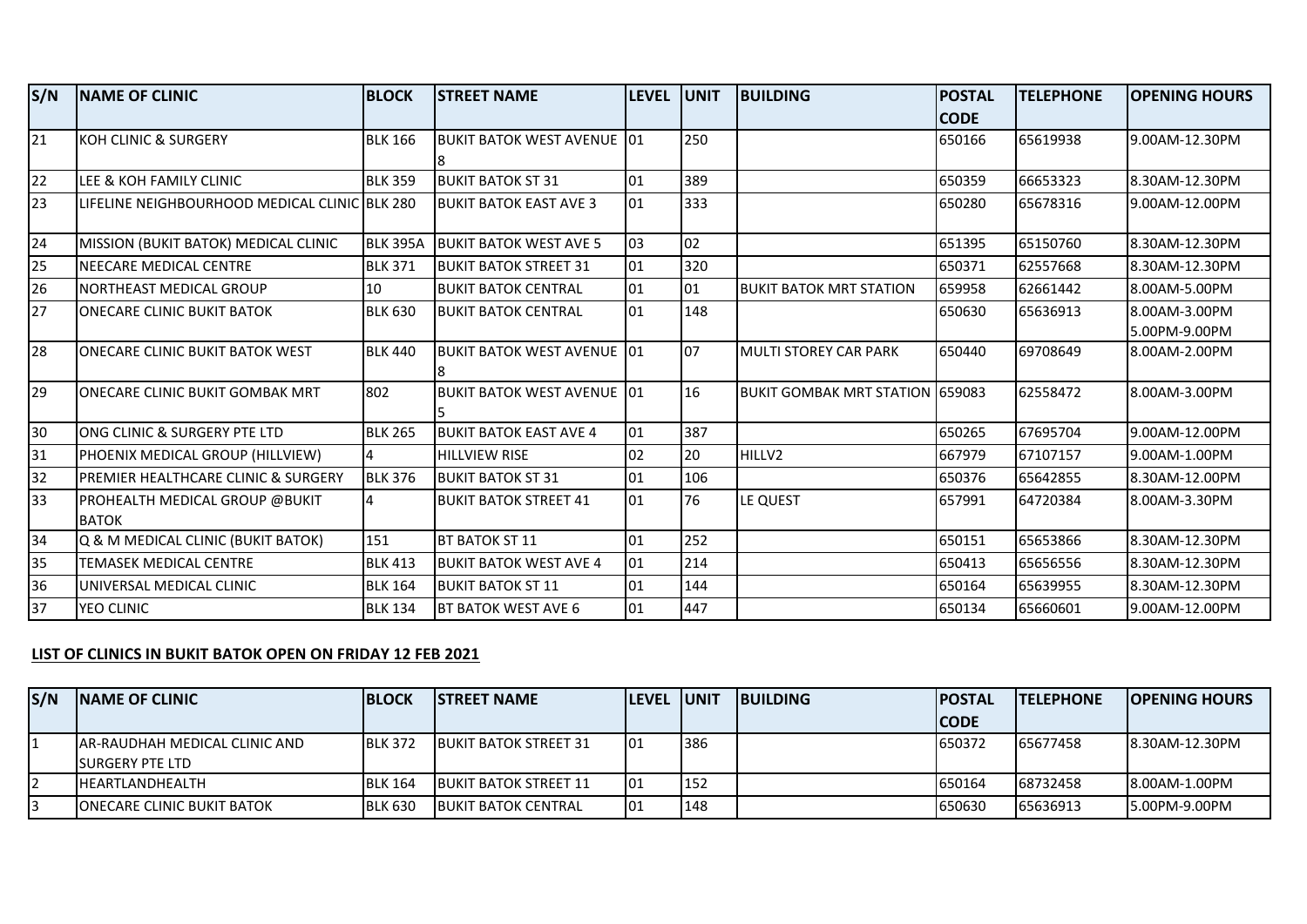| S/N | <b>INAME OF CLINIC</b>                  | <b>BLOCK</b> | <b>ISTREET NAME</b>                | <b>ILEVEL</b> | . IUNIT        | <b>IBUILDING</b>                         | <b>IPOSTAL</b> | <b>ITELEPHONE</b> | <b>IOPENING HOURS</b> |
|-----|-----------------------------------------|--------------|------------------------------------|---------------|----------------|------------------------------------------|----------------|-------------------|-----------------------|
|     |                                         |              |                                    |               |                |                                          | ICODE          |                   |                       |
|     | <b>IONECARE CLINIC BUKIT GOMBAK MRT</b> | 802          | <b>BUKIT BATOK WEST AVENUE 101</b> |               | <sup>116</sup> | <b>IBUKIT GOMBAK MRT STATION 1659083</b> |                | 62558472          | 8.00AM-3.00PM         |

## **LIST OF CLINICS IN BUKIT BATOK OPEN ON SATURDAY 13 FEB 2021**

| S/N          | <b>INAME OF CLINIC</b>                  | <b>BLOCK</b>   | <b>STREET NAME</b>                 | <b>LEVEL</b> | <b>UNIT</b> | <b>BUILDING</b>                         | <b>POSTAL</b> | <b>TELEPHONE</b> | <b>OPENING HOURS</b> |
|--------------|-----------------------------------------|----------------|------------------------------------|--------------|-------------|-----------------------------------------|---------------|------------------|----------------------|
|              |                                         |                |                                    |              |             |                                         | <b>CODE</b>   |                  |                      |
| $\mathbf{1}$ | IAR-RAUDHAH MEDICAL CLINIC AND          | <b>BLK 372</b> | <b>IBUKIT BATOK STREET 31</b>      | 01           | 386         |                                         | 650372        | 65677458         | 8.30AM-12.30PM       |
|              | ISURGERY PTE LTD                        |                |                                    |              |             |                                         |               |                  |                      |
| 2            | <b>IDA CLINIC @ BUKIT BATOK</b>         | <b>BLK 451</b> | <b>BUKIT BATOK WEST AVENUE 101</b> |              | 102         |                                         | 650451        | 31650143         | 8.30AM-12.00PM       |
|              |                                         |                |                                    |              |             |                                         |               |                  |                      |
| Iз           | <b>IHEALTHWAY MEDICAL</b>               | <b>BLK 153</b> | <b>BUKIT BATOK ST 11</b>           | 01           | 284         |                                         | 650153        | 65679881         | 8.00AM-1.00PM        |
| I4           | IHEARTLANDHEALTH                        | <b>BLK 164</b> | <b>IBUKIT BATOK STREET 11</b>      | 01           | 152         |                                         | 650164        | 68732458         | 8.00AM-1.00PM        |
| I5           | <b>INORTHEAST MEDICAL GROUP</b>         | 10             | <b>BUKIT BATOK CENTRAL</b>         | 101          | 01          | <b>IBUKIT BATOK MRT STATION</b>         | 659958        | 62661442         | 19.00AM-1.00PM       |
| l6           | <b>IONECARE CLINIC BUKIT BATOK</b>      | <b>BLK 630</b> | <b>BUKIT BATOK CENTRAL</b>         | 101          | 148         |                                         | 650630        | 65636913         | 5.00PM-9.00PM        |
| 17           | <b>JONECARE CLINIC BUKIT BATOK WEST</b> | <b>BLK 440</b> | <b>BUKIT BATOK WEST AVENUE 101</b> |              | 07          | <b>IMULTI STOREY CAR PARK</b>           | 650440        | 69708649         | 6.00PM-9.00PM        |
|              |                                         |                |                                    |              |             |                                         |               |                  |                      |
| l8           | <b>IONECARE CLINIC BUKIT GOMBAK MRT</b> | 802            | <b>BUKIT BATOK WEST AVENUE 101</b> |              | 16          | <b>BUKIT GOMBAK MRT STATION 1659083</b> |               | 62558472         | 8.00AM-1.00PM        |
|              |                                         |                |                                    |              |             |                                         |               |                  |                      |
| l9           | <b>PROHEALTH MEDICAL GROUP @BUKIT</b>   | 14             | <b>BUKIT BATOK STREET 41</b>       | 101          | 76          | LE QUEST                                | 657991        | 64720384         | 3.30PM-11.00PM       |
|              | BATOK                                   |                |                                    |              |             |                                         |               |                  |                      |

## **LIST OF CLINICS IN BUKIT BATOK OPEN ON SUNDAY 14 FEB 2021**

| <b>INAME OF CLINIC</b>                |                                                   |                                                                                       |                                                  |                            |                                       |                                                             | <b>IOPENING HOURS</b>                     |
|---------------------------------------|---------------------------------------------------|---------------------------------------------------------------------------------------|--------------------------------------------------|----------------------------|---------------------------------------|-------------------------------------------------------------|-------------------------------------------|
|                                       |                                                   |                                                                                       |                                                  |                            |                                       |                                                             |                                           |
| IAR-RAUDHAH MEDICAL CLINIC AND        |                                                   |                                                                                       | 386                                              |                            |                                       |                                                             | 8.30AM-12.30PM                            |
| ISURGERY PTE LTD                      |                                                   |                                                                                       |                                                  |                            |                                       |                                                             |                                           |
| <b>DA CLINIC @ BUKIT BATOK</b>        |                                                   |                                                                                       |                                                  |                            |                                       | 31650143                                                    | 8.30AM-12.00PM                            |
|                                       |                                                   |                                                                                       |                                                  |                            |                                       |                                                             |                                           |
| <b>IHEALTH PARTNERS FAMILY CLINIC</b> |                                                   |                                                                                       | 137                                              |                            |                                       |                                                             | 19.30AM-1.30PM                            |
|                                       | <b>IBLOCK</b><br><b>BLK 372</b><br><b>BLK 451</b> | <b>ISTREET NAME</b><br><b>IBUKIT BATOK STREET 31</b><br><b>IBT BATOK CENTRAL LINK</b> | 101<br><b>BUKIT BATOK WEST AVENUE 101</b><br>101 | <b>ILEVEL IUNIT</b><br>102 | <b>IBUILDING</b><br><b>IWEST MALL</b> | <b>IPOSTAL</b><br><b>CODE</b><br>650372<br>650451<br>658713 | <b>ITELEPHONE</b><br>65677458<br>68989031 |